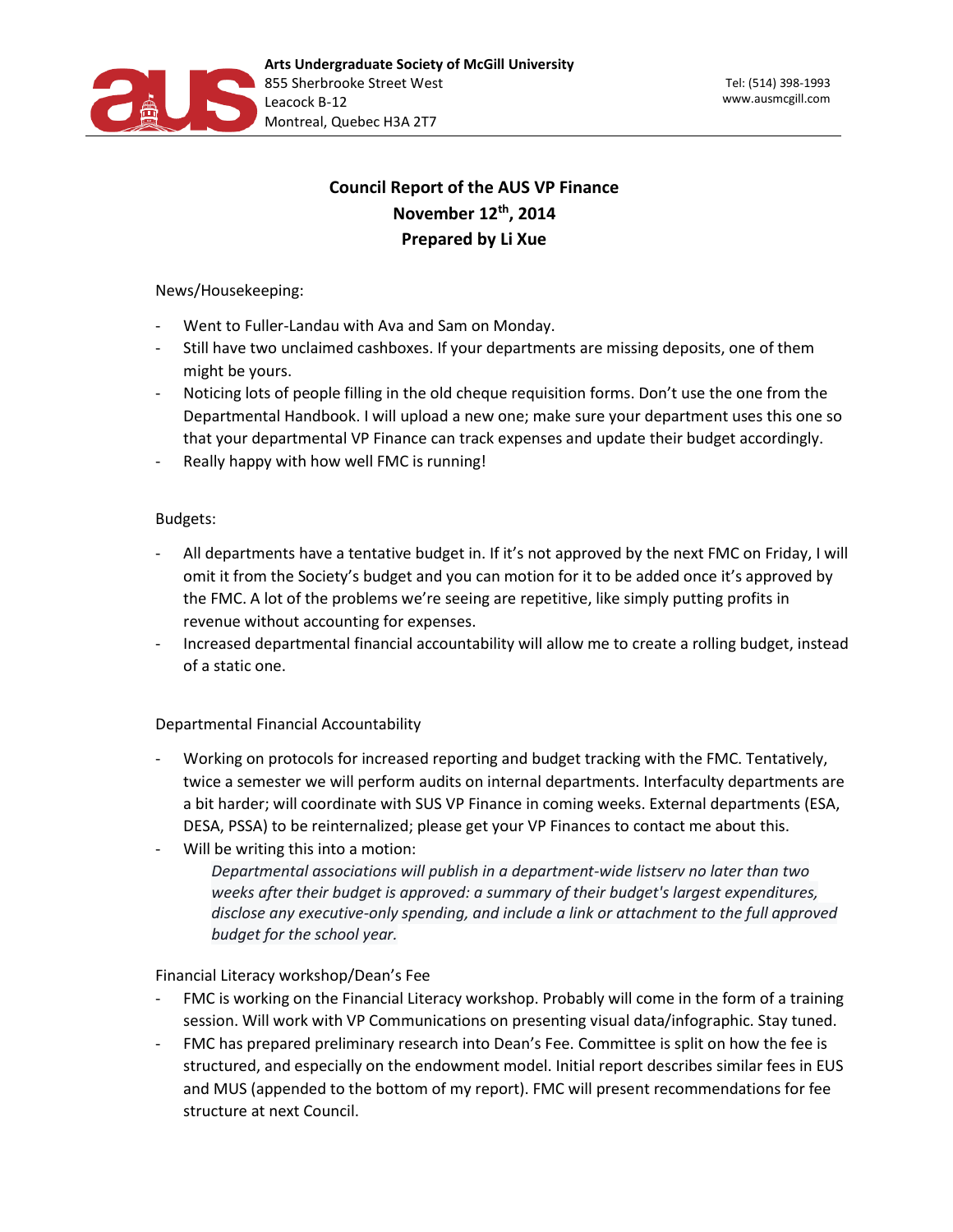

Respectfully submitted,

Li Xue AUS VP Finance

### Initial report on Dean's Fee, prepared by FMC Member Paul Cipriani

At McGill, 6 faculties (Management, Agricultural & Environmental Sciences, Education, Engineering, Law, and Medicine) offer faculty-specific career centers. Currently, 2 additional faculties—Arts and Science offer internship-focused career centers.

At \$33.25 per student per 15-credit semester, the proposed mandatory AIO fee is lower than that of the DCS (\$40) and the ECC (\$45.99). However, the DCS and ECC currently offer more services and resources than the AIO.

Desautels Career Services (DCS):

Funding: DCS is largely funded by BCom students through a mandatory fee of \$40 per student per semester. This fee is "ongoing and can only be modified through a student referendum, and is discussed every spring by the MUS council".

Staffing: DCS employs 4 dedicated BCom career advisors that specialize by career path. In addition, DCS employs 1 career mentoring program coordinator and 1 employment coordinator. In addition to the 6 person professional staff, there is an 8 person student staff consisting of 4 "peer ambassadors" and 4 peer advisors.

Resources: BCom students can make individual appointments with career advisors from 9-5pm, Monday through Friday. Appointments can be made to discuss resumes and cover letters, job opportunities, interview prep, internship and job offers, use of resources. There is 1 drop in hour each weekday. DCS offers career-focused information sessions covering basic career preparation and networking, industryspecific workshops, guest speaker visits, and company presentations. In addition, DCS provides BCom students with opportunities to network with McGill BCom alumni through the BCom mentoring program.

Internship Awards: DCS offers several internship awards ranging from about \$2500 to \$7500. The internship awards are privately funded.